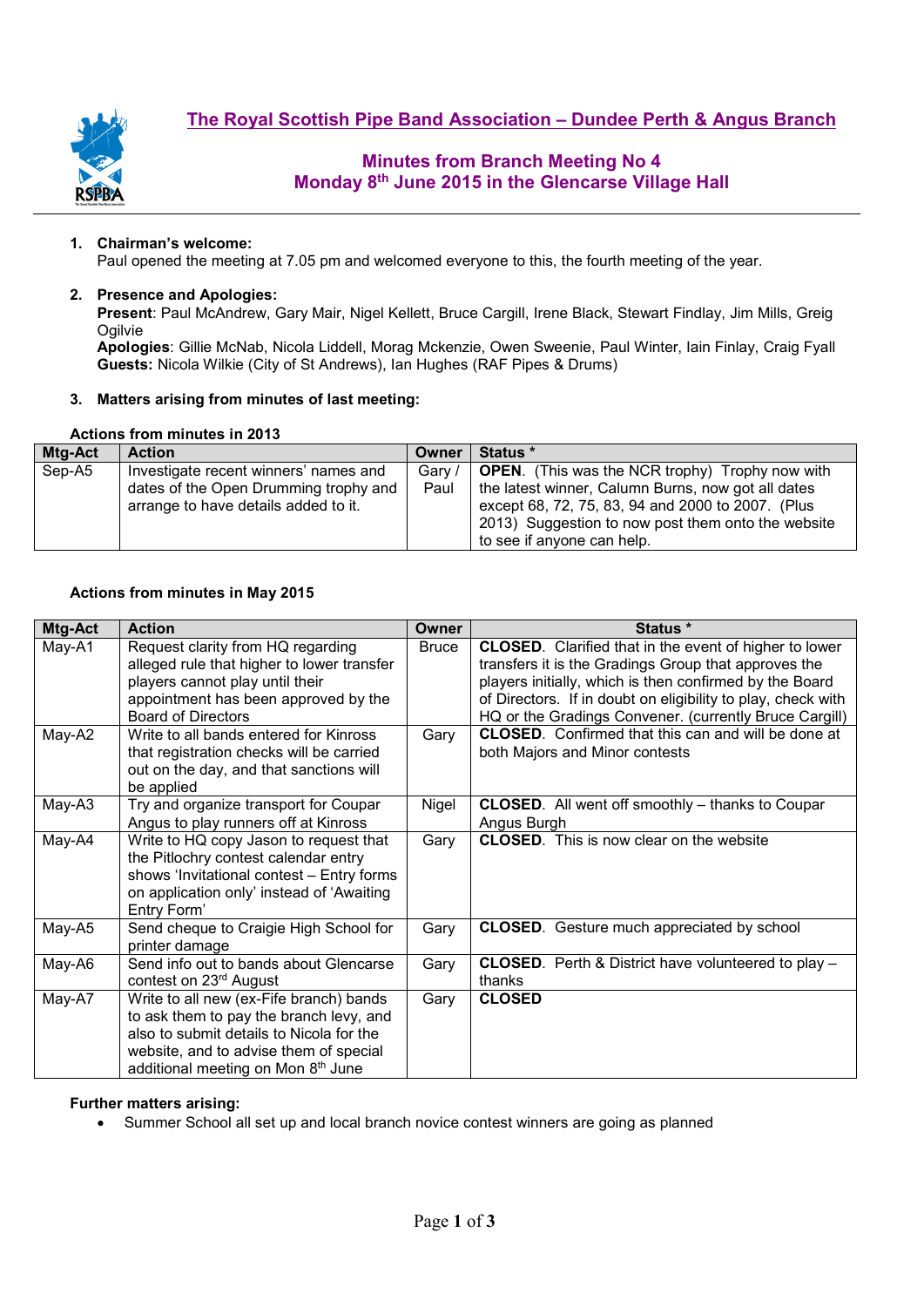**The Royal Scottish Pipe Band Association – Dundee Perth & Angus Branch**



# **Minutes from Branch Meeting No 4 Monday 8th June 2015 in the Glencarse Village Hall**

**4. Approval of previous minutes Approved**: Stewart Findlay **Seconded**: Jim Mills

### **5. Correspondence:**

- Correspondence between Branch and Morag in relation to child protection policy, draft document submitted. Key points: this should be linked to the National policy. Decided to go with 'encouraged / recommended' that all branch bands should have a child protection policy, rather than mandating it
- New website. Copy of constitution should go on the website. In progress looking at a proposed draft document. Gary will circulate to committee for initial comment, then to band secretaries.
- Request from Perth for acknowledgement for Major entries, because the first they find out about a cheque not arriving is they have not been entered. Paul and Bruce will look into this
- Channel 4 will be filming at Strathmore. (info only)
- Request from Kinross to look at consequences of disqualification due to registration irregularities as at the Kinross contest, due to the 3<sup>rd</sup> placed band being subsequently disqualified, the 2<sup>nd</sup> placed band improved their drumming place putting them on equal points with the 1<sup>st</sup> placed band, at which point the previously 2<sup>nd</sup> placed band became first on piping preference. So as a result of a band being disqualified the previously winning band was *downgraded* from first place. A lengthy debate ensued:
	- $\circ$  On the one hand the argument was that on this basis it is inherently unfair that, for example, a band could win the World Championship in Grade 1 on the day, only to have it taken off them at a later date due to another band's registration failures. A proposal to avoid this was to keep all the individual adjudicator scores as they stood on the day, but simply 'grey or score out' the disqualified band, and bump up by one *overall* place only the bands that were underneath the band in question. In this way, no band would ever be penalized as a result of another band's problem.
	- $\circ$  On the other hand, the counter argument was that whether any disqualifications take place on the day, or later after having double-checked, then the final result - after disqualification – *is the only fair result*, and all adjudicator scores for the disqualified bands are removed, therefore it is possible that the final overall places will be different.
	- $\circ$  Finally, it was pointed out that trying to change this could involve changing a number of different, associated, rules, and the precedent had already been set, and therefore it would be difficult to bring about this change.

#### **6. Treasurer's Report:**

• Irene presented the accounts, contained in a separate confidential document

#### **7. Music Board Report:**

- Bruce reported as follows:
	- No music board meetings since last branch meeting, re-gradings of various bands taking place
	- Reminder to bands that there is the option to request some of the locally based adjudicators to come along early in the winter and give pointers for bands

### **8. Director's Report:**

- Paul reported as follows
- No meetings since last branch meeting.
- Registration checks have been continuing, one major, and one minor so far. Most contests averaging 15 bands being checked with 3 or 4 coming up with a problem
- •

#### **9. Education**

• No date yet for Outreach. Still trying to get hold of Jim Campbell. Gary will write to Pat Whelan to ask, copy John Hughes